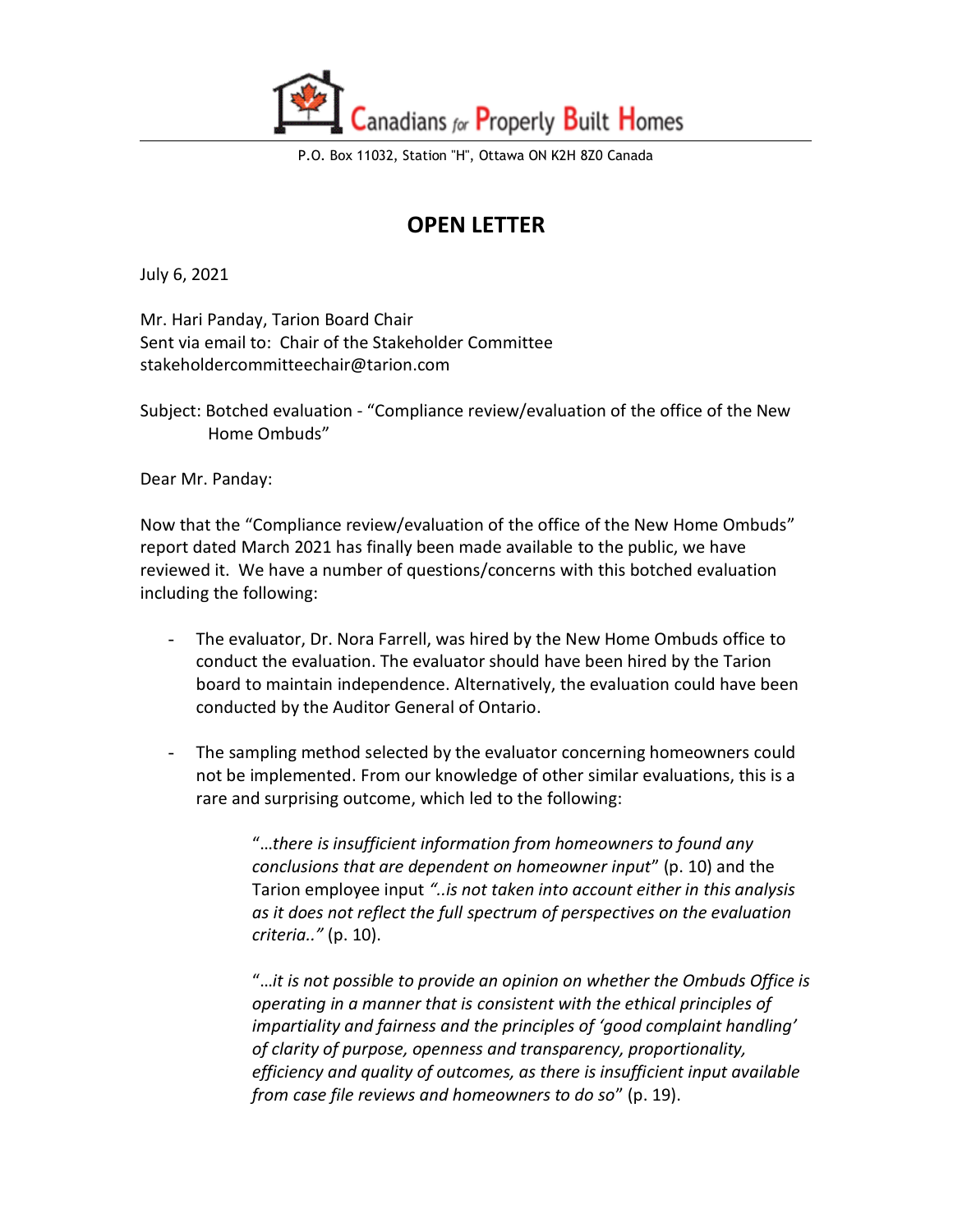anadians for Properly Built Homes

P.O. Box 11032, Station "H", Ottawa ON K2H 8Z0 Canada

- As noted by Dr. Farrell in her report: *"…It is important to reiterate that the number of complaints and concerns brought to the attention of the New Home Ombuds Office by homeowners during the calendar years of 2019 and 2020 totals 1,001. Ultimately, slightly less than three (3) percent of this complainant group gave permission for their case files to be reviewed and volunteered to provide their input through an interview…"* (p. 7). Why was it that so few homeowners gave permission to have their case files reviewed and/or participate in this review?
- Obviously this botched evaluation is a very serious issue. One has to wonder how did this ever happen, and who is accountable for this unacceptable outcome: You, as the Tarion board Chair, Dr. Farrell, and/or the New Home Ombuds Ms. Jill Moriarty?
- Tarion sent out Dr. Farrell's survey to Tarion employees using Tarion's internal email. This aspect of the methodology was also inappropriate, particularly given that one of the issues raised by the Office of the Auditor General of Ontario in its 2019 report related to the Ombuds office not being sufficiently independent of Tarion.
- Ms. Moriary has refused to disclose how much was paid for this evaluation, citing it as a "private employment matter". But Dr. Farrell was not an employee, and the funds for this evaluation largely came from Ontario homeowners (via mandatory monopoly payments to Tarion) who ultimately were not included in this evaluation. Even before this botched evaluation was revealed, CPBH's position was the fee should be disclosed to those who primarily paid for it – Ontario's purchasers of newly built homes.

Mr. Panday – we have previously communicated to Ms. Moriarty, the Ombuds, that many homeowners have advised us that they do not have confidence in the New Home Ombuds office. We expect that this was a key factor in homeowners' refusal to participate in this review. Now, this situation with this botched evaluation will undoubtedly further erode confidence in that office.

This botched evaluation is obviously very disappointing and unacceptable. We have the following additional questions for you:

- Will another evaluation be conducted that is designed is such a way so that it is completely independent of the New Home Ombuds office and Tarion – and